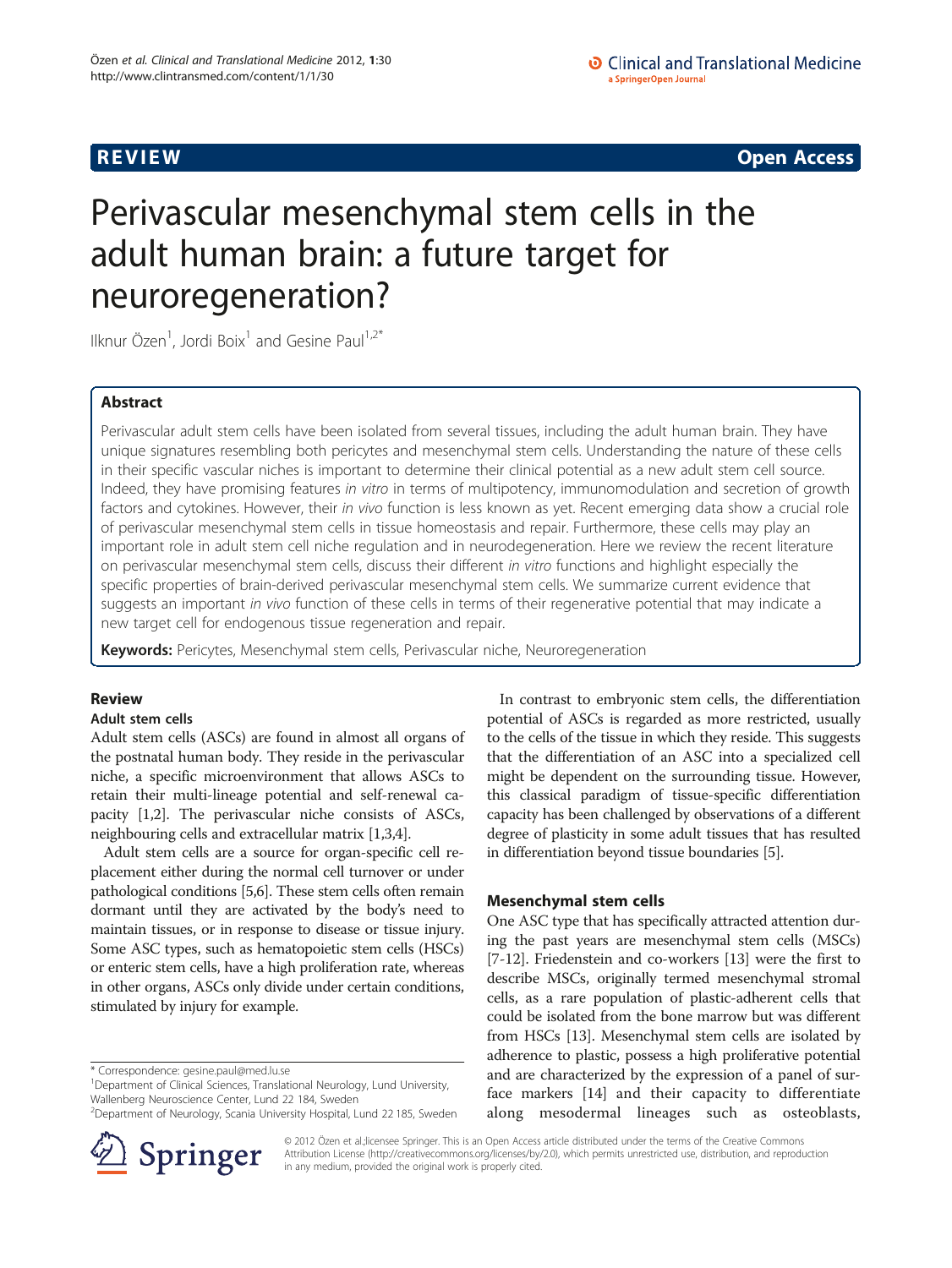chondrocytes and adipocytes [\[15\]](#page-5-0). They have gained interest because they are not only multipotent, they also support hematopoiesis [[16](#page-5-0)-[18](#page-5-0)], are immunomodulatory [[19](#page-5-0)-[23](#page-5-0)] and have an intriguing pro-regenerative capacity due to the secretion of different growth factors and mitogens [\[12](#page-5-0),[23\]](#page-5-0).

## Mesenchymal stem cells reside in the perivascular niche

Interestingly, sources for MSCs are not restricted to the bone marrow. Indeed, MSCs have been isolated from several tissues in different species [\[7](#page-5-0),[10\]](#page-5-0) but also from different human tissues and organs [[24-](#page-5-0)[26](#page-6-0)] including bone marrow [\[27](#page-6-0)], dental pulp [[27,28](#page-6-0)], adipose tissue [\[29](#page-6-0)], umbilical cord Wharton's jelly [\[30](#page-6-0)], placenta [[31](#page-6-0)] and recently also from the adult human brain [\[32](#page-6-0)]. Importantly, these MSCs are located in the perivascular niche and exhibit similarities to pericytes in terms of phenotype, gene expression and differentiation capacity [[25,](#page-5-0)[26,32](#page-6-0)].

Evidence, that MSCs and pericytes are biologically related had remained indirect for a long time, but a more systematic analysis of their association has only recently been made [\[25](#page-5-0)[,26](#page-6-0),[33,34](#page-6-0)]. Now it has been shown that MSCs may reside in the perivascular compartment and have characteristics identical to a subclass of pericytes [\[10](#page-5-0),[24-](#page-5-0)[26,32](#page-6-0),[34\]](#page-6-0). However, pericytes around capillaries are suggested not to be the only ancestors of MSC's [\[33](#page-6-0)]. Adventitial cells that reside around larger vessels also natively express MSC surface markers [\[35](#page-6-0),[36\]](#page-6-0).

# Pericytes

Pericytes are a heterogeneous cell population in the vascular niche [[37](#page-6-0)], that line the abluminal side of endothelial cells in the perivascular space and are embedded within a shared basement membrane [\[38,39\]](#page-6-0). They span the entire microvasculature. The phenotypic identification of pericytes is rather difficult due to the lack of one specific pericyte marker. Therefore, besides their location, a panel of different markers is usually used to identify pericytes [[38,40-42\]](#page-6-0).

This diversity in pericyte marker expression may be due to differences in tissue location, vessel size or embryonic origin. It is generally proposed that pericytes are either mesodermal or neural crest-derived [[43,44](#page-6-0)], depending on their location in any given organ. In addition to their multiple embryonic origins, pericytes may develop from several adult cell types [\[38](#page-6-0),[42,45\]](#page-6-0). In the resting stage, pericytes are quiescent slow-cycling cells [[46](#page-6-0)]. Once isolated from different tissues, pericytes have the capacity to proliferate and differentiate into different cell types in vitro.

# Perivascular mesenchymal stem cells - a novel stem cell in the human brain

For many decades, the adult brain, in contrast to other tissues, was thought to not be capable of regeneration. However, it is now widely accepted that the adult human brain contains neural progenitors [[47-53\]](#page-6-0). In the brain, adult neural stem cells are also found in specialized vascular niches, mainly in the neurogenic zones, the subventricular zone and the subgranular zone of the dentate gyrus [[54](#page-6-0)-[57\]](#page-6-0). In these vascular niches, the neural stem cells contact the vasculature at the sites that lack astrocyte endfeet and pericyte coverage [[58\]](#page-6-0).

Neural progenitor cells could also be derived from a variety of adult brain regions other than the known neurogenic zones [[49,52,59,60\]](#page-6-0). Human adult progenitor cells isolated from non-neurogenic regions multiply in vitro and give rise to cells with the characteristics of neurons, astrocytes, and oligodendrocytes [\[59,61,62\]](#page-6-0).

Analyzing human brain tissue from biopsies and temporal lobectomies, we have identified a novel adult stem cell with mesenchymal characteristics located around small blood vessels in the human brain that is different from the previously described neural stem and/or progenitor cells [[32](#page-6-0)]. These perivascular cells expressing mesenchymal (CD105, CD13) and pericyte markers (PDGFR-β) are mainly located at vascular branching points. Some of the pericytes co-expressing MSC markers are proliferating cells. Isolated cells were further purified by fluorescenceactivated cell sorting (FACS), gating them positively for CD105, CD13, and negatively for the hematopoietic marker CD45 and the endothelial marker CD31. The expanded purified cells exhibited a marker signature for both MSCs and pericytes in vitro (CD73, CD90, CD13, CD106, CD49d, PDGFR-β, RGS5, α-SMA, NG2). Cells were negative for hematopoietic, endothelial, and glial markers. Most importantly, the isolated cells did not express any of the neural progenitor markers that are typical for adult neural stem cells (CD133, SOX1, NGN2, PAX6 and Musashi) (Table [1](#page-2-0)).

Isolated perivascular MSCs from the adult human brain undergo self-renewal in vitro and give rise to single-cellderived clones that are indistinguishable from polyclonal perivascular MSCs in terms of adherence, morphology, proliferation, and surface antigen expression. Surprisingly, the capacity of these brain-derived perivascular MSCs was far superior to our initial expectations (Figure [1](#page-3-0)). Singlecell-derived clones gave rise to adipocytes, chondroblasts and osteoblast when exposed to the appropriate inductive signals, a feature that had been described for both MSC [[15,25](#page-5-0)] and pericytes [\[25,](#page-5-0)[63](#page-6-0)-[66](#page-6-0)].

Most interestingly, when isolated perivascular MSCs were exposed to glial induction medium, the cells differentiated into oligodendrocytes or astrocytes, pericytespecific antigens were downregulated and cells expressed glial fibrillary acidic protein (GFAP).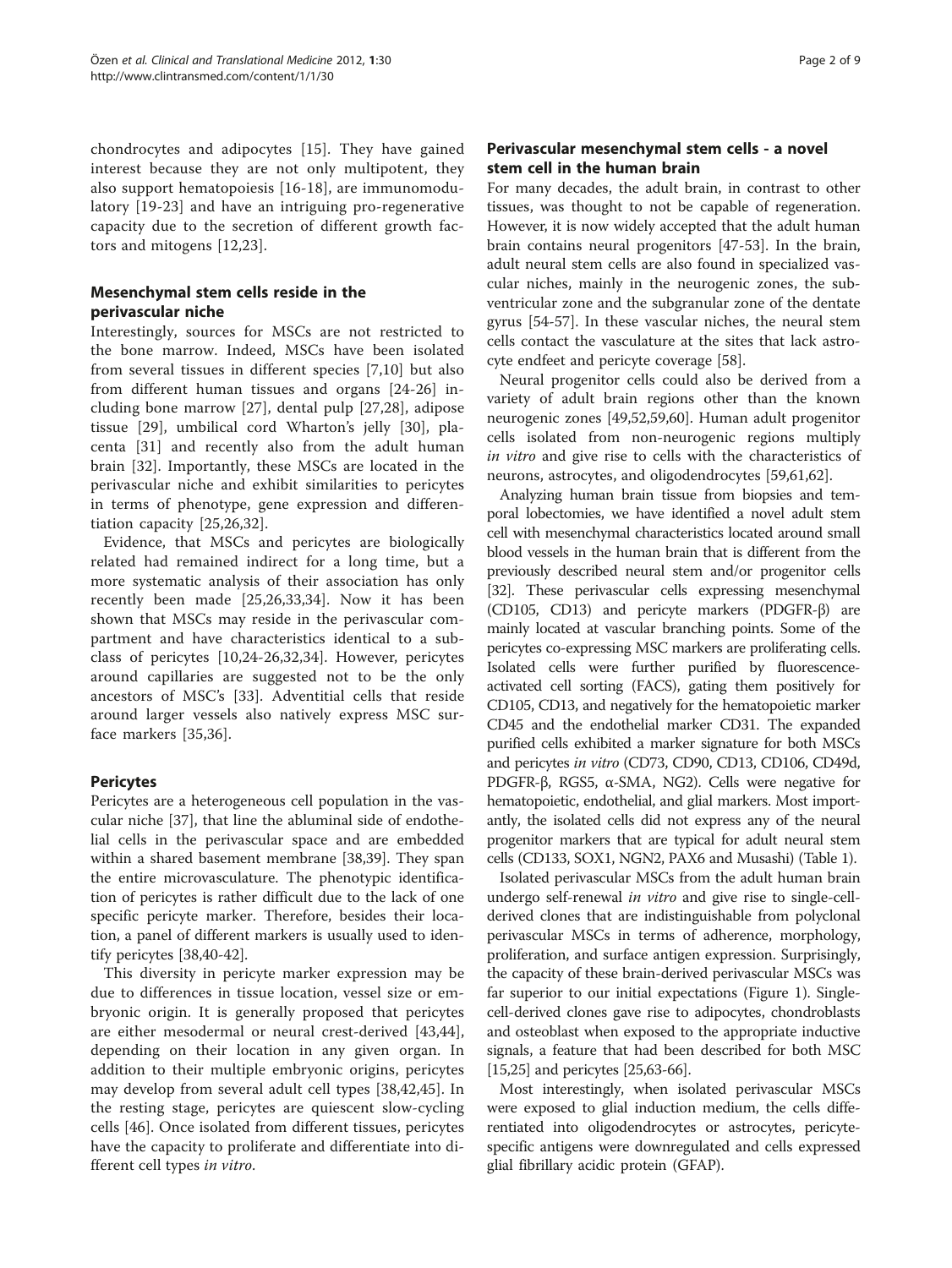<span id="page-2-0"></span>

| Table 1 Marker expression of perivascular MSC isolated |  |
|--------------------------------------------------------|--|
| from the adult human brain                             |  |

| <b>POSITIVE EXPRESSION</b> | <b>NO EXPRESSION</b>          |                                  |  |  |
|----------------------------|-------------------------------|----------------------------------|--|--|
| <b>Pericyte Markers</b>    |                               | Neural/ glial progenitor markers |  |  |
| $PDGFR-\beta$              | PAX6                          | CD133                            |  |  |
| RGS5                       | A <sub>2</sub> B <sub>5</sub> | SOX1                             |  |  |
| $a-SMA$                    | S100b                         | Musashi                          |  |  |
| NG <sub>2</sub>            | <b>GLAST</b><br>Neurogenin2   |                                  |  |  |
| Nestin                     | <b>GFAP</b>                   | Tuj1                             |  |  |
| Kir6.1                     | O <sub>4</sub>                | Doublecortin                     |  |  |
| <b>Mesenchymal Markers</b> | <b>Endothelial markers</b>    |                                  |  |  |
| CD105                      | CD31                          |                                  |  |  |
| CD13                       | CD34                          |                                  |  |  |
| CD73                       |                               | Hematopoietic markers            |  |  |
| CD <sub>90</sub>           | CD45                          |                                  |  |  |
| CD166                      | CD <sub>56</sub>              |                                  |  |  |
| CD49d                      |                               | Macrophage/microglia markers     |  |  |
| CD29                       | CD14                          |                                  |  |  |
|                            | CD11b                         |                                  |  |  |

Furthermore, upon neuronal induction, the same perivascular MSC clones downregulated mRNA for pericyte markers (α-SMA, Nestin, RGS5, NG2 and PDGFR-β) and upregulated mRNA for neuronal transcription factors (NeuroD1, Pax6, Tbr1, Tbr2) and neuronal markers (DCX, Tuj1) and consistently expressed neuronspecific proteins (DCX; HuC/D, Map2, Tuj1, NSE). A proportion of neurons expressed the synaptic marker PSD95 and GABA A-receptor, indicating a more mature neuronal phenotype. Cells exhibited typical electrophysiological features of immature neurons, consistent with the slow maturation of human neurons.

Thus, perivascular MSCs have a broader stem cell potential than classical neural stem cells. Moreover, perivascular MSCs are not restricted to a certain perivascular niche in neurogenic regions but could be easily isolated from non-neurogenic regions in the brain. Thus, the perivascular MSC is a novel, unique population distinct from the neural stem cells in the adult brain that has both neuroectodermal and mesodermal differentiation capacity in vitro. This differentiation capacity was retained in long-term proliferating cultures.

The most intriguing question to be answered now is obviously which role these cells play for disease and repair in vivo and whether this reflects their in vitro potential.

### Regenerative potential of perivascular mesenchymal stem cells

Perivascular MSCs possess both MSC and pericyte features. Both cell types have been described to have different properties that may play a role in regeneration.

Mesenchymal stem cells in vitro have shown several interesting features such as multipotentiality, immunomodulation, and pro-regenerative capacities [\[9,12,15](#page-5-0)]. Due to these properties, MSCs have become one of the most promising ASC types and are currently being tested in several clinical trials. Indeed, MSCs are explored as a treatment for Crohn's disease [[67](#page-6-0)-[70](#page-6-0)], for acute graft versus host reaction [\[71-73](#page-7-0)], myocardial infarct [\[74](#page-7-0)-[76](#page-7-0)], limb ischemia [\[77,78](#page-7-0)], osteogenesis imperfecta [[79](#page-7-0)-[81](#page-7-0)], and for neurological disorders such as stroke [\[82-84\]](#page-7-0), cerebral palsy [\[85\]](#page-7-0), amyotrophic lateral sclerosis [[86,87](#page-7-0)] and multiple sclerosis [\[88](#page-7-0)-[91](#page-7-0)]. A current search gives a total of 298 clinical studies using different sources of MSCs and mesenchymal stromal cells ([www.clinicaltrials.gov](http://www.clinicaltrials.gov)). In most of these clinical trials, MSCs are used in an autologous and allogenic ex vivo transplantation setting for repair.

Akin to MSCs, pericytes have been reported to be able to differentiate into osteoblasts [\[25](#page-5-0)[,63,64](#page-6-0)], chondrocytes, adipocytes [[25,](#page-5-0)[65,66\]](#page-6-0), muscle cells [[25,](#page-5-0)[92\]](#page-7-0), but also neuroectodermal lineages [\[32](#page-6-0)[,93](#page-7-0)].

It remains to be answered whether and to what extent these described in vitro properties reflect the in vivo function of perivascular MSCs as these properties might be altered upon isolation and culture in vitro.

#### Multipotentiality in vivo

In vivo studies are rare due to the ambiguity in markers, but there is some promising evidence that suggest that pericytes may serve as an in vivo source of stem or progenitor cells for adult tissue repair [\[94,95](#page-7-0)]. Under pathological conditions, a tissue-specific differentiation capacity of pericytes has been observed. Pericytes differentiate into adipocytes during fat tissue injury [\[29,](#page-6-0)[96\]](#page-7-0), into chondroblasts and bone after bone injury [[64](#page-6-0)] and are the progenitors of Leydig cells of the testis [[97\]](#page-7-0). Genetic lineage tracing reveals that pericytes form odontoblasts during tooth growth and damage in vivo [\[46](#page-6-0)]. They also contribute to myocytes in skeletal muscle during development and repair [[98\]](#page-7-0) and are more frequent in muscles of myopathic patients compared to controls [[99](#page-7-0)]. Furthermore, pericytes are progenitors of follicular dendritic cells in lymphoid follicles [\[100](#page-7-0)], they are the origin of myofibroblasts in kidney fibrosis [\[101](#page-7-0)], and at least a subtype of pericytes contributes to scar formation in the spinal cord [\[102](#page-7-0)]. Resident perivascular MSC give rise to myofibroblasts following lens injury and contribute to fibrogenesis in human lung allografts [[103,104](#page-7-0)] (for summary see Table [2](#page-3-0)).

#### Immunomodulation

Besides their ability to differentiate into cell types from different lineages, isolated MSCs also have an immunomodulatory role [[12](#page-5-0),[21](#page-5-0)-[23\]](#page-5-0).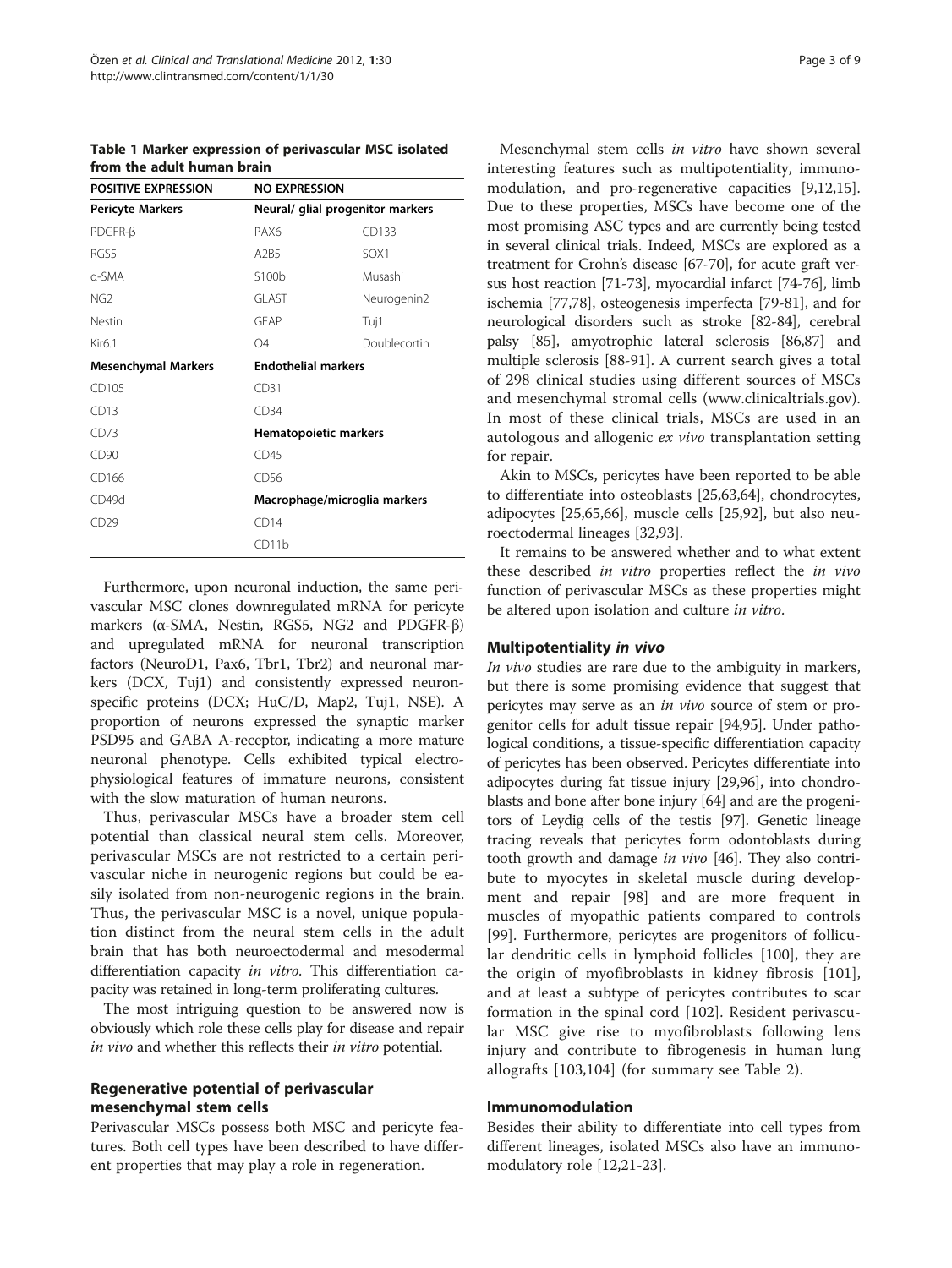<span id="page-3-0"></span>

They have been shown to have an inhibitory effect on lymphocytes [\[105,106\]](#page-7-0), on B-cells [[107\]](#page-7-0), dendritic cells [[108\]](#page-8-0) and natural killer cells [\[109,110\]](#page-8-0). Furthermore, MSCs modulate the inflammatory response of microglial cells, resident immunocompetent cells in the brain [[111\]](#page-8-0). Mesenchymal stem cells hereby inhibit the

expression and release of inflammatory molecules and stress-associated proteins and change microglial cells from a detrimental to a more neuroprotective phenotype [\[112](#page-8-0)]. Thus, these immunomodulatory features of MSCs may have an indirect neuroprotective effect [[113\]](#page-8-0). Mesenchymal stem cells lead to amelioration in

|  |  |  |  | Table 2 In vivo multipotency of pericytes/perivascular MSC |  |  |  |  |  |
|--|--|--|--|------------------------------------------------------------|--|--|--|--|--|
|--|--|--|--|------------------------------------------------------------|--|--|--|--|--|

| Cell origin             | <b>Markers</b>      | <b>Experimental model</b>   | Differentiated cell type  | Reference |  |
|-------------------------|---------------------|-----------------------------|---------------------------|-----------|--|
| Vascular progenitor     | Nestin              | Chemical ablation in testis | Leydig cells              | $[97]$    |  |
| Pericyte                | Alkaline Phospatase | Muscle injury               | Myoblast/satellite cell   | $[98]$    |  |
| Vascular pericyte       | Stro-1              | Bone injury                 | Chondroblast/osteoblast   | $[64]$    |  |
| Pericyte                | NG <sub>2</sub>     | Dental injury               | Odontoblast               | $[46]$    |  |
| Type A pericyte         | Glast               | Spinal cord injury          | Scar tissue/Fibroblast    | [102]     |  |
| Pericyte                | PPARy               | Genetic fate mapping        | White Adipocyte           | $[29]$    |  |
| Pericyte                | Foxd1 PDGFR-B       | Kidney Injury               | Myofibroblast             | [101]     |  |
| Perivascular progenitor | $PDGFR-B$           | Genetic fate mapping        | Follicular dendritic cell | [100]     |  |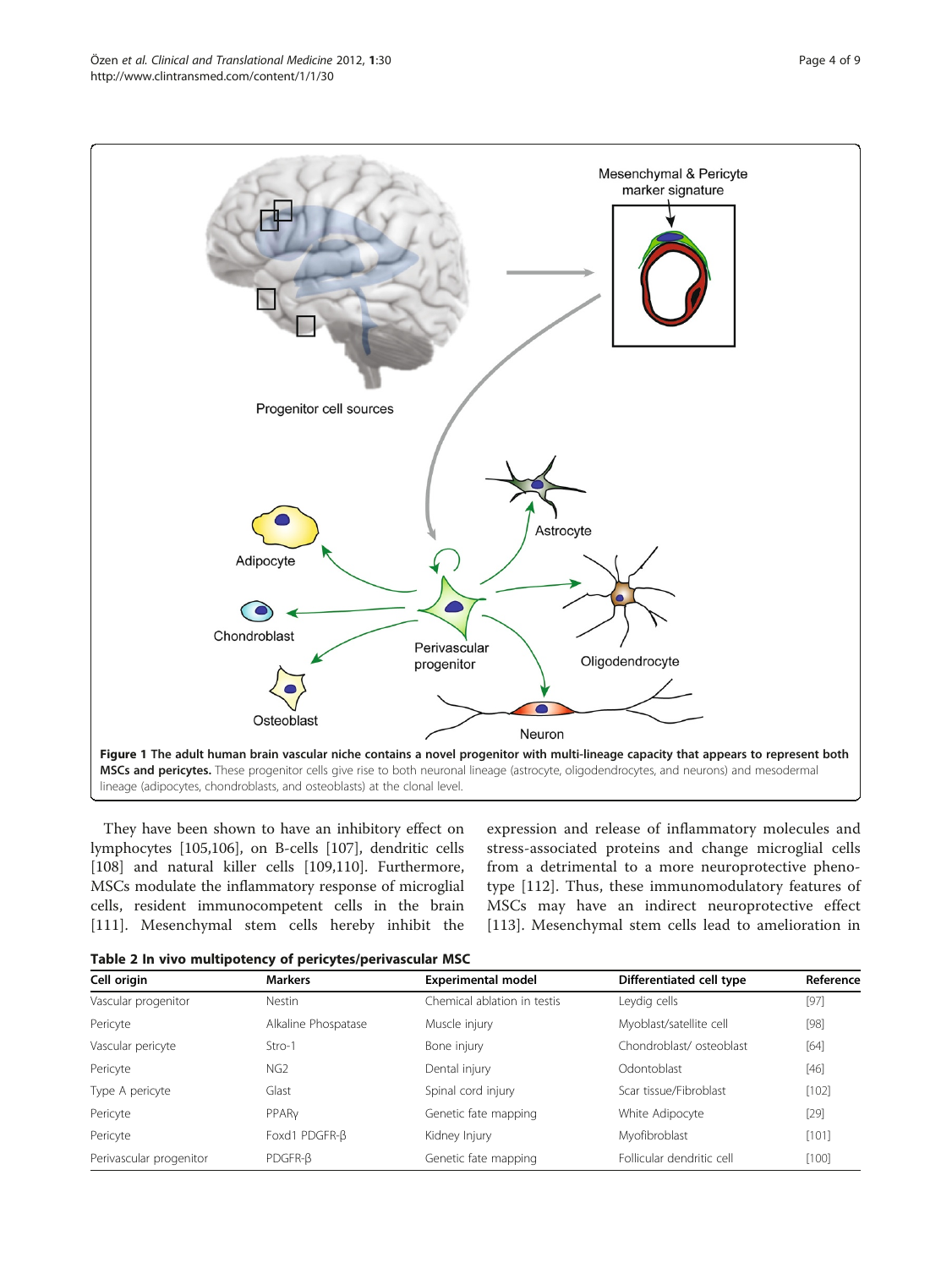multiple sclerosis through inhibition of the pathogenic immune response and the release of neuroprotective molecules [[22\]](#page-5-0). They have also been shown to suppress ischemia-induced inflammation [[114](#page-8-0)]. The neuroprotective effect of MSCs in stroke was also mediated via a change in resident microglia to a more neuroprotective type [\[115](#page-8-0)]. Furthermore, in a model of Parkinson's disease, dopaminergic cell death that was induced by activated microglia could be prevented by grafting MSCs [[116\]](#page-8-0). Similar results, demonstrating decreased activation of astrocytes and microglia by MSCs in a mouse model of multiple system atrophy have recently been reported [[117,118](#page-8-0)].

Similarly to MSCs, pericytes have been described to regulate T-cell activation, recruit T- and B-lymphocytes to areas of tissue injury [\[119,120](#page-8-0)] and control transmigration of thymocytes from the thymus across the blood vessel wall [\[121](#page-8-0)]. In addition, brain pericytes have been shown to secrete different cytokines in vitro [\[122](#page-8-0)].

Should these immunomodulatory features be present on resident perivascular MSCs in vivo, they could indeed play a primary role in inhibiting immunosurveillance and thereby establish a regenerative environment [\[11](#page-5-0)].

### Pro-regeneration

A third, and most important feature of isolated MSCs is their pro-regenerative capacity. Mesenchymal stem cells secrete a large number of cytokines, growth factors, mitogens and angiogenic factors [[12,](#page-5-0)[95](#page-7-0)]. This raises the question of whether MSCs could also be promoting a regenerative environment by production of growth factors and cytokines in vivo [[11](#page-5-0)].

The most interesting scientific question now is whether their in vivo perivascular counterparts hold similar properties mentioned above. It is conceivable that resident perivascular MSCs support the local ASC niche either directly by differentiating into tissue-specific cells as indicated above, or indirectly, by regulating the stem cell niche [\[123\]](#page-8-0). Interestingly, pericytes have been shown to contribute to tissue repair and wound healing in vivo by substantially enhancing the tissue-regenerative capacity of human epidermal cells [\[124\]](#page-8-0).

The HSC niche, where MSCs were first identified, is currently the best characterized example of an ASC niche in vivo function of resident MSC in the HSC niche was recently revealed by lineage-tracing using nestin as a marker for MSC. This data suggests that resident MSCs are responsible for the maintenance of the HSC niche by regulating the proliferation and survival of HSCs [\[16](#page-5-0)].

# Do perivascular mesenchymal stem cells/pericytes play a role in brain repair?

Whether the properties and functions of perivascular MSCs vary between tissues or whether these cells are

biologically equivalent will need to be systematically evaluated. The diversity of pericytes is largely unexplored, but there are indications that pericytes in the brain may have specific potential and functions [[119,123](#page-8-0),[125](#page-8-0)-[127\]](#page-8-0). The brain is one of the most vascularized organs and pericytes have a higher density in the brain, and the brain has a lower endothelial/pericyte ratio compared to other organs [\[38](#page-6-0)]. Consistent with their higher density, pericytes appear to act as a key modulator of the neurovascular unit in the brain [[123](#page-8-0)]. Neurovascular pericytes regulate the blood brain barrier [[123,126](#page-8-0)], capillary flow, angiogenesis [\[128](#page-8-0)] and immune responses [[37](#page-6-0),[39,41](#page-6-0)[,129,130\]](#page-8-0). Minor disturbances in the blood vessels can compromise neuronal performance because of the importance of the vasculature for neuronal homeostasis, delivery of oxygen and nutrients, removal of metabolic waste and preservation of the neuronal microenvironment [[131\]](#page-8-0). This is reflected in the fact that vascular damage in pericyte-deficient mice preceeds neuronal damage and neurodegeneration, suggesting that neurodegeneration may develop secondary to disturbances in cerebral vascular homeostasis [\[127\]](#page-8-0). Thus, microvascular dysfunction due to pericyte degeneration may initiate neurodegenerative changes [[123\]](#page-8-0). Resident perivascular MSCs may thus regulate the local ASC niche. Another hypothesis could be that pericytes respond to injury by tissue-specific differentiation as evident from other organs (Table [2](#page-3-0)). Pericytes have been shown to migrate in response to traumatic brain injury [[132\]](#page-8-0). Recent studies that have isolated brain pericytes indicate that the differentiation potential of brain-derived pericytes in vitro extends beyond the mesodermal lineage to the neuroectodermal lineage [[32](#page-6-0)[,93](#page-7-0)]. This may at least partially reflect their inherent differentiation potential and could, in analogy to emerging studies in other tissues, possibly indicate their *in vivo* capacity.

However, the role that is played by these cells in brain development and repair remains most speculative and yet, represents one of the most fascinating questions to be raised. It now remains to be shown whether perivascular MSCs/pericytes resident in the brain have similar or equal functional characteristics in vivo, supporting the stem cell niche and controlling stem cell proliferation and differentiation. This could place resident perivascular MSCs in a crucial position for contributing to brain disease and regeneration, as much pathology has been associated with a dysregulation of the stem cell niche.

We believe that the properties of these cells observed in other tissues may also apply to the brain. Thus, from a therapeutic perspective, resident MSCs emerge as an extremely promising target or agent for tissue regeneration.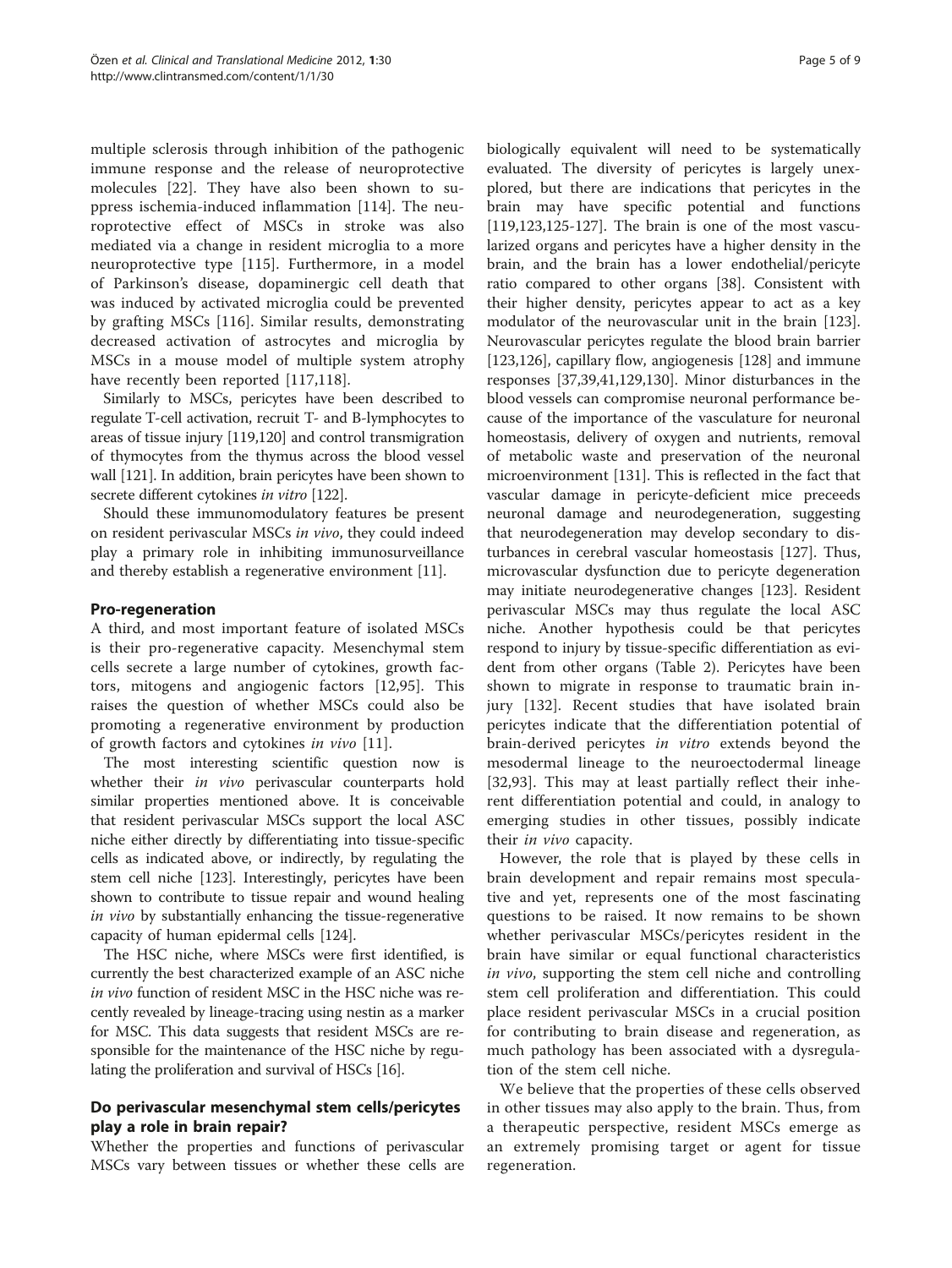#### <span id="page-5-0"></span>Conclusion

In a time when the world's population is aging, the health burden of neurodegenerative diseases such as Alzheimer's disease and Parkinson's disease but also conditions such as stroke is constantly increasing. To manage the larger number of patients and the connected health costs, brain research will have to direct a sharp focus towards developing neurorestorative and neuroprotective treatments.

In the next few years, the focus will be on studying the in vivo function of the newly discovered perivascular stem cells in the brain. Evidence from in vitro work and in vivo observations in other tissues gives hope that these perivascular stem cells may play a key role for regeneration of the brain in response to trauma, injury or degeneration. The aim is to control and enhance any pro-regenerative capacities of these cells by delivering therapies targeted at stimulating the cells to relocate to sites of injury or damage.

To understand and harness the reparative potential of ASCs in the brain will be key in setting the course for future research on neurodegeneration and neurorestoration.

#### Abbreviations

ASCs: Adult Stem Cells; MSCs: Mesenchymal Stem Cells; HSCs: Hematopoietic Stem Cells; CD105: Endoglin cell membrane glycoprotein; CD13: Cluster differentiation marker; PDGFRβ: Platelet-Derived Growth Factor Receptor beta; FACS: Fluorescence-Activated Cell Sorting; CD45: Leukocyte common antigen; CD31: Pan-endothelial marker; CD73: Ecto-5/-nucleotidase (NT5E). GPI-anchored purine enzyme expressed on the surface of human T and B lymphocytes; CD90: Thymocyte differentiation antigen 1 (Thy-1); CD106: Vascular cell adhesion protein 1 (VCAM-1); CD49d: Alpha subunit of integrin alpha4beta1; RGS5: Regulator of G-protein Signaling 5; α-SMA: Alpha Smooth Muscle Actin; NG2: Chondroitin Sulfate Proteoglycan; NGN2: Neurogenin 2; CD133: Prominin 1; SOX1: Sox gene 1; PAX6: Paired box protein 6; GFAP: Glial Fibrillary Acidic Protein; Tbr1: T-box brain 1 transcription factor; Tbr2: T-box brain 2 transcription factor; DCX: Doublecortin; Tuj1: Neuronal class III beta-tubulin; HuC/D: Anti human neuronal protein HuC/D; Map2: Microtubule-associated protein 2; NSE: Neuron-specific Enolase; PSD95: Postsynaptic Density Protein 95; GABA: Gamma-Aminobutyric Acid; Kir6.1: Potassium channel subunit; A2B5: Ganglioside marker; S100b: S100 calcium-binding protein; GLAST: Astrocyte-specific transporter; O4: Oligodendrocyte marker; CD34: Single chain transmembrane glycoprotein selectively expressed on human lymphoid and myeloid hematopoietic progenitors cells; CD166: Activated leukocyte cell adhesion molecule; CD56: Neural cell adhesion molecule (N-CAM); CD14: Cluster of differentiation 14, cell surface receptor and differentiation marker; CD11b: Macrophage antigen 1 (Mac-1); Stro1: Mesenchymal/stromal stem cell marker 1; PPARγ: Peroxisome proliferator-activated receptor gamma; Foxd1: Forkhead box transcription factor 1.

#### Competing interests

The authors declare that they have no competing interests.

#### Authors' contributions

IÖ, JB and GP wrote the manuscript. GP made the design for Figure 1. IÖ contributed the tables and figure legends. All authors read and approved the final manuscript.

#### Acknowledgements

We thank Alexandra Maria Lee for help with proofreading the manuscript and Edward Visse for assistance with drawing Figure 1.

Our work is supported by the Swedish Medical Research Council, the Anérs Foundation, and J.B. is supported by a grant from the European Union (FP7).

Received: 28 October 2012 Accepted: 20 November 2012 Published: 23 November 2012

#### References

- Wurmser AE, Palmer TD, Gage FH: Neuroscience. Cellular interactions in the stem cell niche. Science 2004, 304:1253–1255.
- 2. Goldman SA, Chen Z: Perivascular instruction of cell genesis and fate in the adult brain. Nat Neurosci 2011, 14:1382–1389.
- 3. Diaz-Flores L Jr, Madrid JF, Gutierrez R, Varela H, Valladares F, Alvarez-Arguelles H, Diaz-Flores L: Adult stem and transit-amplifying cell location. Histol Histopathol 2006, 21:995–1027.
- 4. Nikolova G, Strilic B, Lammert E: The vascular niche and its basement membrane. Trends Cell Biol 2007, 17:19–25.
- 5. Korbling M, Estrov Z: Adult stem cells for tissue repair a new therapeutic concept? N Engl J Med 2003, 349:570-582.
- 6. Slack JM: Stem cells in epithelial tissues. Science 2000, 287:1431–1433.
- 7. Bianco P, Robey PG, Simmons PJ: Mesenchymal stem cells: revisiting history, concepts, and assays. Cell Stem Cell 2008, 2:313–319.
- 8. Nombela-Arrieta C, Ritz J, Silberstein LE: The elusive nature and function of mesenchymal stem cells. Nat Rev Mol Cell Biol 2011, 12:126–131.
- 9. Bieback K, Wuchter P, Besser D, Franke W, Becker M, Ott M, Pacher M, Ma N, Stamm C, Kluter H, Muller A, Ho AD: Mesenchymal stromal cells (MSCs): science and f(r)iction. J Mol Med (Berl) 2012, 90:773-782.
- 10. da Silva Meirelles L, Caplan AI, Nardi NB: In search of the in vivo identity of mesenchymal stem cells. Stem Cells 2008, 26:2287–2299.
- 11. Caplan AI: Why are MSCs therapeutic? New data: new insight. J Pathol 2009, 217:318–324.
- 12. Caplan AI, Correa D: The MSC: an injury drugstore. Cell Stem Cell 2011, 9:11–15.
- 13. Friedenstein AJ, Chailakhjan RK, Lalykina KS: The development of fibroblast colonies in monolayer cultures of guinea-pig bone marrow and spleen cells. Cell Tissue Kinet 1970, 3:393–403.
- 14. Dominici M, Le Blanc K, Mueller I, Slaper-Cortenbach I, Marini F, Krause D, Deans R, Keating A, Prockop D, Horwitz E: Minimal criteria for defining multipotent mesenchymal stromal cells. The International Society for Cellular Therapy position statement. Cytotherapy 2006, 8:315–317.
- 15. Pittenger MF, Mackay AM, Beck SC, Jaiswal RK, Douglas R, Mosca JD, Moorman MA, Simonetti DW, Craig S, Marshak DR: Multilineage potential of adult human mesenchymal stem cells. Science 1999, 284:143–147.
- 16. Mendez-Ferrer S, Michurina TV, Ferraro F, Mazloom AR, Macarthur BD, Lira SA, Scadden DT, Ma'ayan A, Enikolopov GN, Frenette PS: Mesenchymal and haematopoietic stem cells form a unique bone marrow niche. Nature 2010, 466:829–834.
- 17. Wilson A, Trumpp A: Bone-marrow haematopoietic-stem-cell niches. Nat Rev Immunol 2006, 6:93–106.
- 18. Kiel MJ, Morrison SJ: Maintaining hematopoietic stem cells in the vascular niche. Immunity 2006, 25:862–864.
- 19. Le Blanc K, Pittenger M: Mesenchymal stem cells: progress toward promise. Cytotherapy 2005, 7:36–45.
- 20. Di Nicola M, Carlo-Stella C, Magni M, Milanesi M, Longoni PD, Matteucci P, Grisanti S, Gianni AM: Human bone marrow stromal cells suppress T-lymphocyte proliferation induced by cellular or nonspecific mitogenic stimuli. Blood 2002, 99:3838–3843.
- 21. Aggarwal S, Pittenger MF: Human mesenchymal stem cells modulate allogeneic immune cell responses. Blood 2005, 105:1815–1822.
- 22. Uccelli A, Moretta L, Pistoia V: Mesenchymal stem cells in health and disease. Nat Rev Immunol 2008, 8:726-736.
- 23. Singer NG, Caplan AI: Mesenchymal stem cells: mechanisms of inflammation. Annu Rev Pathol 2011, 6:457–478.
- 24. da Silva Meirelles L, Chagastelles PC, Nardi NB: Mesenchymal stem cells reside in virtually all post-natal organs and tissues. J Cell Sci 2006, 119:2204–2213.
- 25. Crisan M, Yap S, Casteilla L, Chen CW, Corselli M, Park TS, Andriolo G, Sun B, Zheng B, Zhang L, Norotte C, Teng PN, Traas J, Schugar R, Deasy BM, Badylak S, Buhring HJ, Giacobino JP, Lazzari L, Huard J, Peault B: A perivascular origin for mesenchymal stem cells in multiple human organs. Cell Stem Cell 2008, 3:301–313.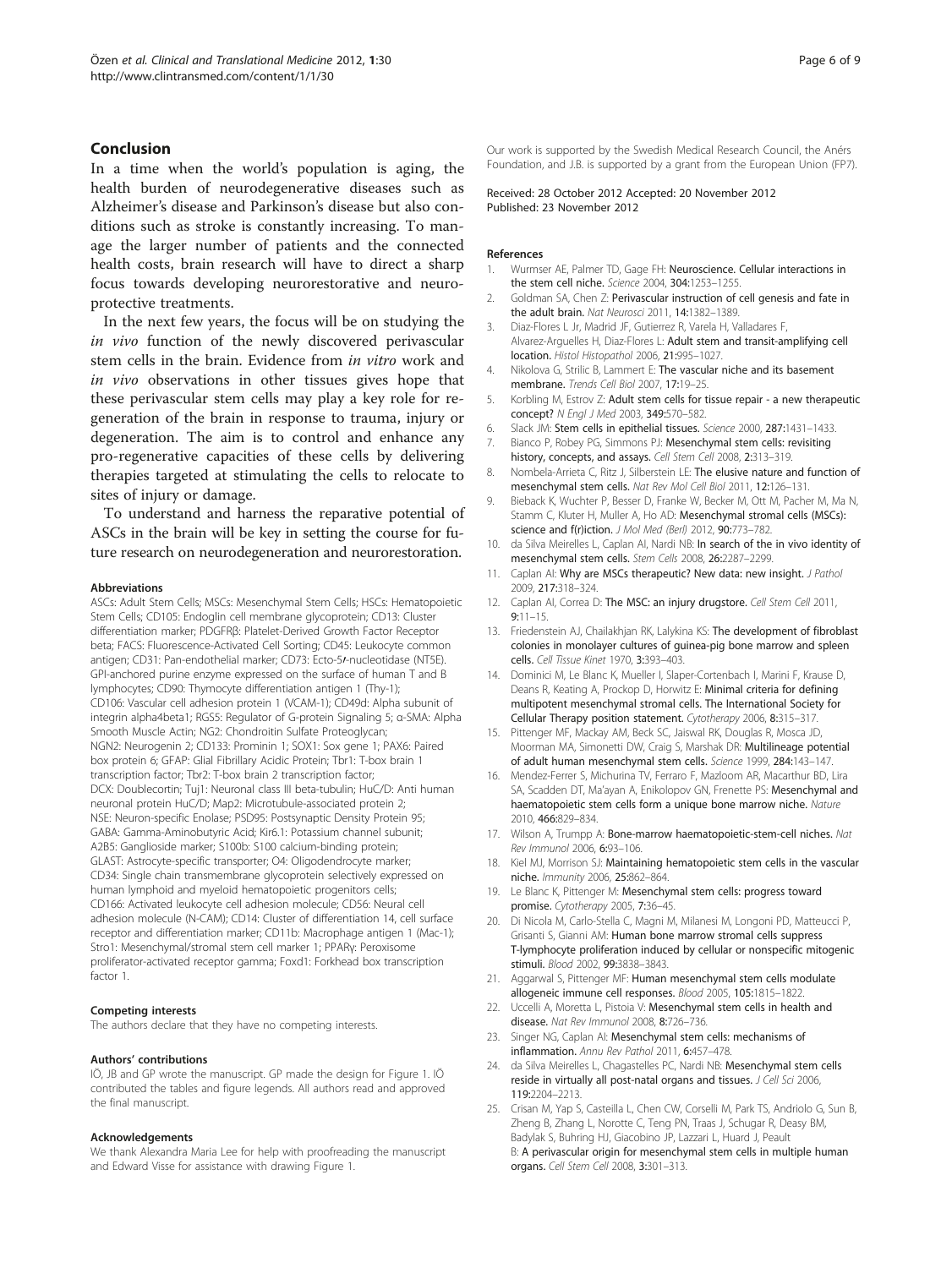- <span id="page-6-0"></span>26. Covas DT, Panepucci RA, Fontes AM, Silva WA Jr, Orellana MD, Freitas MC, Neder L, Santos AR, Peres LC, Jamur MC, Zago MA: Multipotent mesenchymal stromal cells obtained from diverse human tissues share functional properties and gene-expression profile with CD146+ perivascular cells and fibroblasts. Exp Hematol 2008, 36:642–654.
- 27. Shi S, Gronthos S: Perivascular niche of postnatal mesenchymal stem cells in human bone marrow and dental pulp. J Bone Miner Res 2003, 18:696–704.
- 28. Seo BM, Miura M, Gronthos S, Bartold PM, Batouli S, Brahim J, Young M, Robey PG, Wang CY, Shi S: Investigation of multipotent postnatal stem cells from human periodontal ligament. Lancet 2004, 364:149–155.
- 29. Tang W, Zeve D, Suh JM, Bosnakovski D, Kyba M, Hammer RE, Tallquist MD, Graff JM: White fat progenitor cells reside in the adipose vasculature. Science 2008, 322:583–586.
- 30. Sarugaser R, Lickorish D, Baksh D, Hosseini MM, Davies JE: Human umbilical cord perivascular (HUCPV) cells: a source of mesenchymal progenitors. Stem Cells 2005, 23:220–229.
- 31. Robin C, Bollerot K, Mendes S, Haak E, Crisan M, Cerisoli F, Lauw I, Kaimakis P, Jorna R, Vermeulen M, Kayser M, van der Linden R, Imanirad P, Verstegen M, Nawaz-Yousaf H, Papazian N, Steegers E, Cupedo T, Dzierzak E: Human placenta is a potent hematopoietic niche containing hematopoietic stem and progenitor cells throughout development. Cell Stem Cell 2009, 5:385–395.
- 32. Paul G, Ozen I, Christophersen NS, Reinbothe T, Bengzon J, Visse E, Jansson K, Dannaeus K, Henriques-Oliveira C, Roybon L, Anisimov SV, Renstrom E, Svensson M, Haegerstrand A, Brundin P: The adult human brain harbors multipotent perivascular mesenchymal stem cells. PLoS One 2012, 7:e35577.
- 33. Corselli M, Chen CW, Crisan M, Lazzari L, Peault B: Perivascular ancestors of adult multipotent stem cells. Arterioscler Thromb Vasc Biol 2010, 30:1104–1109.
- 34. Caplan AI: All MSCs are pericytes? Cell Stem Cell 2008, 3:229-230.
- 35. Corselli M, Chen CW, Sun B, Yap S, Rubin JP, Peault B: The tunica adventitia of human arteries and veins as a source of mesenchymal stem cells. Stem Cells Dev 2012, 21:1299–1308.
- 36. Chen CW, Corselli M, Peault B, Huard J: Human blood-vessel-derived stem cells for tissue repair and regeneration. J Biomed Biotechnol 2012, 2012:597439.
- 37. Hirschi KK, D'Amore PA: Pericytes in the microvasculature. Cardiovasc Res 1996, 32:687–698.
- 38. Diaz-Flores L, Gutierrez R, Madrid JF, Varela H, Valladares F, Acosta E, Martin-Vasallo P, Diaz-Flores L Jr: Pericytes. Morphofunction, interactions and pathology in a quiescent and activated mesenchymal cell niche. Histol Histopathol 2009, 24:909–969.
- 39. Dore-Duffy P, Cleary K: Morphology and properties of pericytes. Methods Mol Biol 2011, 686:49–68.
- 40. Armulik A, Abramsson A, Betsholtz C: Endothelial/pericyte interactions. Circ Res 2005, 97:512–523.
- 41. Krueger M, Bechmann I: CNS pericytes: concepts, misconceptions, and a way out. Glia 2010, 58:1–10.
- 42. Kamouchi M, Ago T, Kitazono T: Brain pericytes: emerging concepts and functional roles in brain homeostasis. Cell Mol Neurobiol 2011, 31:175–193.
- 43. Etchevers HC, Vincent C, Le Douarin NM, Couly GF: The cephalic neural crest provides pericytes and smooth muscle cells to all blood vessels of the face and forebrain. Development 2001, 128:1059–1068.
- 44. Yamashita J, Itoh H, Hirashima M, Ogawa M, Nishikawa S, Yurugi T, Naito M, Nakao K, Nishikawa S: Flk1-positive cells derived from embryonic stem cells serve as vascular progenitors. Nature 2000, 408:92–96.
- 45. Armulik A, Genove G, Betsholtz C: Pericytes: developmental, physiological, and pathological perspectives, problems, and promises. Dev Cell 2011, 21:193–215.
- 46. Feng J, Mantesso A, De Bari C, Nishiyama A, Sharpe PT: Dual origin of mesenchymal stem cells contributing to organ growth and repair. Proc Natl Acad Sci U S A 2011, 108:6503–6508.
- 47. Uchida N, Buck DW, He D, Reitsma MJ, Masek M, Phan TV, Tsukamoto AS, Gage FH, Weissman IL: Direct isolation of human central nervous system stem cells. Proc Natl Acad Sci U S A 2000, 97:14720–14725.
- 48. Sanai N, Tramontin AD, Quinones-Hinojosa A, Barbaro NM, Gupta N, Kunwar S, Lawton MT, McDermott MW, Parsa AT, Manuel-Garcia Verdugo J, Berger MS, Alvarez-Buylla A: Unique astrocyte ribbon in adult human brain contains neural stem cells but lacks chain migration. Nature 2004, 427:740–744.
- 49. Nunes MC, Roy NS, Keyoung HM, Goodman RR, McKhann G 2nd, Jiang L, Kang J, Nedergaard M, Goldman SA: Identification and isolation of multipotential neural progenitor cells from the subcortical white matter of the adult human brain. Nat Med 2003, 9:439–447.
- 50. Pagano SF, Impagnatiello F, Girelli M, Cova L, Grioni E, Onofri M, Cavallaro M, Etteri S, Vitello F, Giombini S, Solero CL, Parati EA: Isolation and characterization of neural stem cells from the adult human olfactory bulb. Stem Cells 2000, 18:295–300.
- 51. Kukekov VG, Laywell ED, Suslov O, Davies K, Scheffler B, Thomas LB, O'Brien TF, Kusakabe M, Steindler DA: Multipotent stem/progenitor cells with similar properties arise from two neurogenic regions of adult human brain. Exp Neurol 1999, 156:333–344.
- 52. Johansson CB, Svensson M, Wallstedt L, Janson AM, Frisen J: Neural stem cells in the adult human brain. Exp Cell Res 1999, 253:733–736.
- 53. Eriksson PS, Perfilieva E, Bjork-Eriksson T, Alborn AM, Nordborg C, Peterson DA, Gage FH: Neurogenesis in the adult human hippocampus. Nat Med 1998, 4:1313–1317.
- Alvarez-Buylla A, Lim DA: For the long run: maintaining germinal niches in the adult brain. Neuron 2004, 41:683-686.
- 55. Miller FD, Gauthier-Fisher A: Home at last: neural stem cell niches defined. Cell Stem Cell 2009, 4:507–510.
- 56. Gage FH: Mammalian neural stem cells. Science 2000, 287:1433–1438.
- 57. Roy NS, Wang S, Jiang L, Kang J, Benraiss A, Harrison-Restelli C, Fraser RA, Couldwell WT, Kawaguchi A, Okano H, Nedergaard M, Goldman SA: In vitro neurogenesis by progenitor cells isolated from the adult human hippocampus. Nat Med 2000, 6:271–277.
- 58. Tavazoie M, Van der Veken L, Silva-Vargas V, Louissaint M, Colonna L, Zaidi B, Garcia-Verdugo JM, Doetsch F: A specialized vascular niche for adult neural stem cells. Cell Stem Cell 2008, 3:279–288.
- 59. Walton NM, Sutter BM, Chen HX, Chang LJ, Roper SN, Scheffler B, Steindler DA: Derivation and large-scale expansion of multipotent astroglial neural progenitors from adult human brain. Development 2006, 133:3671–3681.
- 60. Palmer TD, Schwartz PH, Taupin P, Kaspar B, Stein SA, Gage FH: Cell culture. Progenitor cells from human brain after death. Nature 2001, 411:42–43.
- 61. Johansson CB, Momma S, Clarke DL, Risling M, Lendahl U, Frisen J: Identification of a neural stem cell in the adult mammalian central nervous system. Cell 1999, 96:25–34.
- 62. Windrem MS, Nunes MC, Rashbaum WK, Schwartz TH, Goodman RA, McKhann G 2nd, Roy NS, Goldman SA: Fetal and adult human oligodendrocyte progenitor cell isolates myelinate the congenitally dysmyelinated brain. Nat Med 2004, 10:93–97.
- 63. Canfield AE, Sutton AB, Hoyland JA, Schor AM: Association of thrombospondin-1 with osteogenic differentiation of retinal pericytes in vitro. J Cell Sci 1996, 109(Pt 2):343–353.
- Doherty MJ, Ashton BA, Walsh S, Beresford JN, Grant ME, Canfield AE: Vascular pericytes express osteogenic potential in vitro and in vivo. J Bone Miner Res 1998, 13:828–838.
- 65. Farrington-Rock C, Crofts NJ, Doherty MJ, Ashton BA, Griffin-Jones C, Canfield AE: Chondrogenic and adipogenic potential of microvascular pericytes. Circulation 2004, 110:2226–2232.
- 66. Brachvogel B, Moch H, Pausch F, Schlotzer-Schrehardt U, Hofmann C, Hallmann R, von der Mark K, Winkler T, Poschl E: Perivascular cells expressing annexin A5 define a novel mesenchymal stem cell-like population with the capacity to differentiate into multiple mesenchymal lineages. Development 2005, 132:2657–2668.
- 67. Liang J, Zhang H, Wang D, Feng X, Wang H, Hua B, Liu B, Sun L: Allogeneic mesenchymal stem cell transplantation in seven patients with refractory inflammatory bowel disease. Gut 2012, 61:468–469.
- 68. Ciccocioppo R, Bernardo ME, Sgarella A, Maccario R, Avanzini MA, Ubezio C, Minelli A, Alvisi C, Vanoli A, Calliada F, Dionigi P, Perotti C, Locatelli F, Corazza GR: Autologous bone marrow-derived mesenchymal stromal cells in the treatment of fistulising Crohn's disease. Gut 2011, 60:788–798.
- 69. Mannon PJ: Remestemcel-L: human mesenchymal stem cells as an emerging therapy for Crohn's disease. Expert Opin Biol Ther 2011, 11:1249–1256.
- 70. Duijvestein M, Vos AC, Roelofs H, Wildenberg ME, Wendrich BB, Verspaget HW, Kooy-Winkelaar EM, Koning F, Zwaginga JJ, Fidder HH, Verhaar AP, Fibbe WE, van den Brink GR, Hommes DW: Autologous bone marrow-derived mesenchymal stromal cell treatment for refractory luminal Crohn's disease: results of a phase I study. Gut 2010, 59:1662–1669.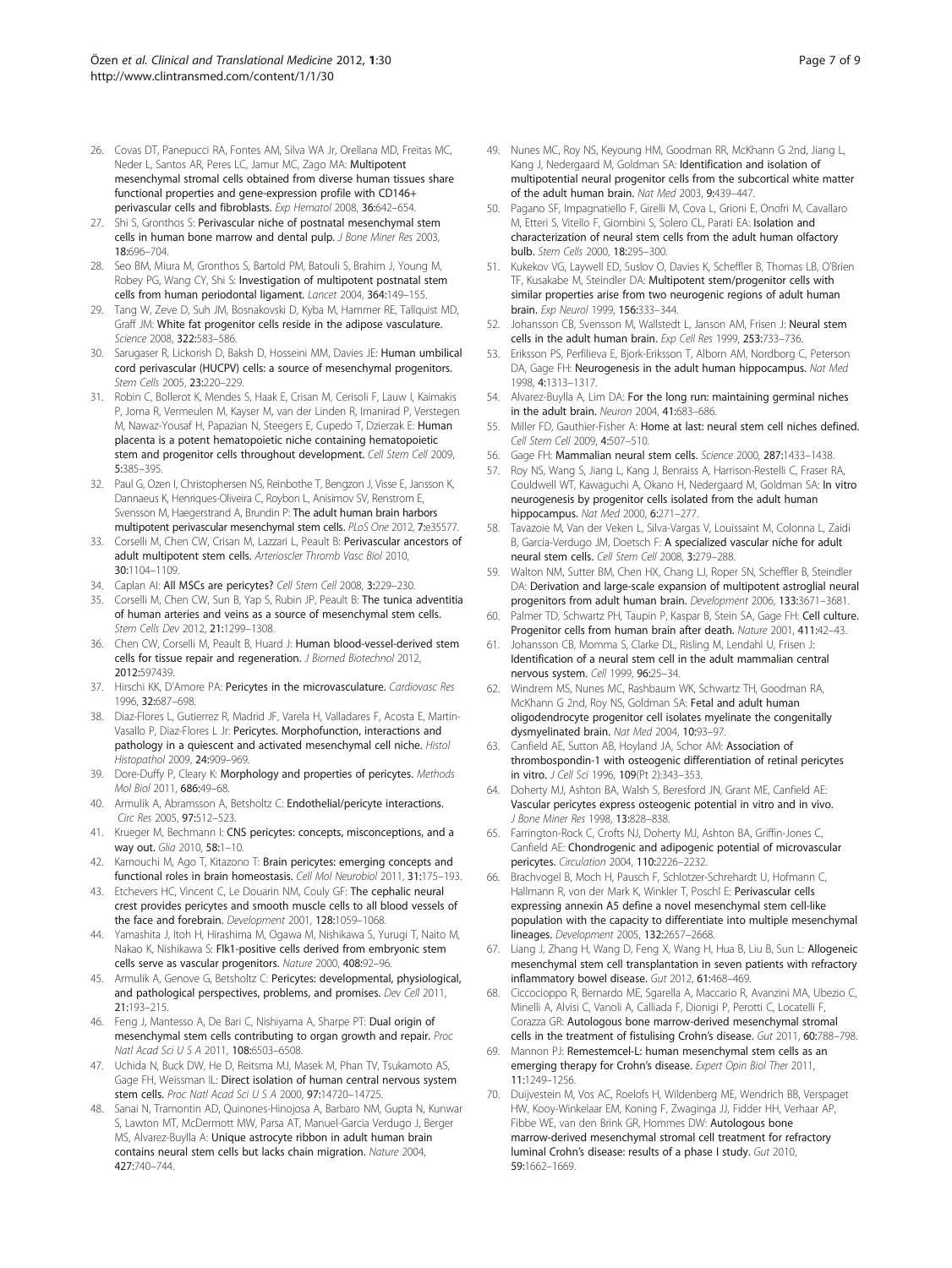- <span id="page-7-0"></span>71. Le Blanc K, Frassoni F, Ball L, Locatelli F, Roelofs H, Lewis I, Lanino E, Sundberg B, Bernardo ME, Remberger M, Dini G, Egeler RM, Bacigalupo A, Fibbe W, Ringden O: Mesenchymal stem cells for treatment of steroid-resistant, severe, acute graft-versus-host disease: a phase II study. Lancet 2008, 371:1579–1586.
- 72. Le Blanc K, Rasmusson I, Sundberg B, Gotherstrom C, Hassan M, Uzunel M, Ringden O: Treatment of severe acute graft-versus-host disease with third party haploidentical mesenchymal stem cells. Lancet 2004, 363:1439–1441.
- 73. Kuzmina LA, Petinati NA, Parovichnikova EN, Lubimova LS, Gribanova EO, Gaponova TV, Shipounova IN, Zhironkina OA, Bigildeev AE, Svinareva DA, Drize NJ, Savchenko VG: Multipotent mesenchymal stromal cells for the prophylaxis of acute graft-versus-host disease-a phase II study. Stem Cells Int 2012, 2012:968213.
- 74. Kocher AA, Schuster MD, Szabolcs MJ, Takuma S, Burkhoff D, Wang J, Homma S, Edwards NM, Itescu S: Neovascularization of ischemic myocardium by human bone-marrow-derived angioblasts prevents cardiomyocyte apoptosis, reduces remodeling and improves cardiac function. Nat Med 2001, 7:430–436.
- 75. Chen CP, Lee YJ, Chiu ST, Shyu WC, Lee MY, Huang SP, Li H: The application of stem cells in the treatment of ischemic diseases. Histol Histopathol 2006, 21:1209–1216.
- 76. Song H, Song BW, Cha MJ, Choi IG, Hwang KC: Modification of mesenchymal stem cells for cardiac regeneration. Expert Opin Biol Ther 2010, 10:309–319.
- 77. Liew A, O'Brien T: Therapeutic potential for mesenchymal stem cell transplantation in critical limb ischemia. Stem Cell Res Ther 2012, 3:28.
- 78. Lasala GP, Silva JA, Minguell JJ: Therapeutic angiogenesis in patients with severe limb ischemia by transplantation of a combination stem cell product. J Thorac Cardiovasc Surg 2012, 144:377–382.
- 79. Horwitz EM, Gordon PL, Koo WK, Marx JC, Neel MD, McNall RY, Muul L, Hofmann T: Isolated allogeneic bone marrow-derived mesenchymal cells engraft and stimulate growth in children with osteogenesis imperfecta: implications for cell therapy of bone. Proc Natl Acad Sci U S A 2002, 99:8932–8937.
- 80. Horwitz EM, Prockop DJ, Fitzpatrick LA, Koo WW, Gordon PL, Neel M, Sussman M, Orchard P, Marx JC, Pyeritz RE, Brenner MK: Transplantability and therapeutic effects of bone marrow-derived mesenchymal cells in children with osteogenesis imperfecta. Nat Med 1999, 5:309–313.
- 81. Otsuru S, Gordon PL, Shimono K, Jethva R, Marino R, Phillips CL, Hofmann TJ, Veronesi E, Dominici M, Iwamoto M, Horwitz EM: Transplanted bone marrow mononuclear cells and MSCs impart clinical benefit to children with osteogenesis imperfecta through different mechanisms. Blood 2012, 120:1933–1941.
- 82. Bang OY, Lee JS, Lee PH, Lee G: Autologous mesenchymal stem cell transplantation in stroke patients. Ann Neurol 2005, 57:874–882.
- 83. Honmou O, Houkin K, Matsunaga T, Niitsu Y, Ishiai S, Onodera R, Waxman SG, Kocsis JD: Intravenous administration of auto serum-expanded autologous mesenchymal stem cells in stroke. Brain 2011, 134:1790–1807.
- 84. Lee JS, Hong JM, Moon GJ, Lee PH, Ahn YH, Bang OY: A long-term follow-up study of intravenous autologous mesenchymal stem cell transplantation in patients with ischemic stroke. Stem Cells 2010, 28:1099–1106.
- 85. Lee YH, Choi KV, Moon JH, Jun HJ, Kang HR, Oh SI, Kim HS, Um JS, Kim MJ, Choi YY, Lee YJ, Kim HJ, Lee JH, Son SM, Choi SJ, Oh W, Yang YS: Safety and feasibility of countering neurological impairment by intravenous administration of autologous cord blood in cerebral palsy. J Transl Med 2012, 10:58.
- 86. Mazzini L, Ferrero I, Luparello V, Rustichelli D, Gunetti M, Mareschi K, Testa L, Stecco A, Tarletti R, Miglioretti M, Fava E, Nasuelli N, Cisari C, Massara M, Vercelli R, Oggioni GD, Carriero A, Cantello R, Monaco F, Fagioli F: Mesenchymal stem cell transplantation in amyotrophic lateral sclerosis: a phase I clinical trial. Exp Neurol 2010, 223:229–237.
- 87. Mazzini L, Mareschi K, Ferrero I, Miglioretti M, Stecco A, Servo S, Carriero A, Monaco F, Fagioli F: Mesenchymal stromal cell transplantation in amyotrophic lateral sclerosis: a long-term safety study. Cytotherapy 2012, 14:56–60.
- 88. Connick P, Kolappan M, Crawley C, Webber DJ, Patani R, Michell AW, Du MQ, Luan SL, Altmann DR, Thompson AJ, Compston A, Scott MA, Miller DH, Chandran S: Autologous mesenchymal stem cells for the treatment of secondary progressive multiple sclerosis: an open-label phase 2a proof-of-concept study. Lancet Neurol 2012, 11:150–156.
- 89. Bonab MM, Sahraian MA, Aghsaie A, Karvigh SA, Hosseinian SM, Nikbin B, Lotfi J, Khorramnia S, Motamed MR, Togha M, Harirchian MH, Moghadam NB, Alikhani K, Yadegari S, Jafarian S, Gheini MR: Autologous mesenchymal stem cell therapy in progressive multiple sclerosis: an open label study. Curr Stem Cell Res Ther 2012, (Epud ahead of print).
- 90. Karussis D, Karageorgiou C, Vaknin-Dembinsky A, Gowda-Kurkalli B, Gomori JM, Kassis I, Bulte JW, Petrou P, Ben-Hur T, Abramsky O, Slavin S: Safety and immunological effects of mesenchymal stem cell transplantation in patients with multiple sclerosis and amyotrophic lateral sclerosis. Arch Neurol 2010, 67:1187–1194.
- 91. Connick P, Kolappan M, Patani R, Scott MA, Crawley C, He XL, Richardson K, Barber K, Webber DJ, Wheeler-Kingshott CA, Tozer DJ, Samson RS, Thomas DL, Du MQ, Luan SL, Michell AW, Altmann DR, Thompson AJ, Miller DH, Compston A, Chandran S: The mesenchymal stem cells in multiple sclerosis (MSCIMS) trial protocol and baseline cohort characteristics: an open-label pre-test: post-test study with blinded outcome assessments. Trials 2011, 12:62.
- 92. Dellavalle A, Sampaolesi M, Tonlorenzi R, Tagliafico E, Sacchetti B, Perani L, Innocenzi A, Galvez BG, Messina G, Morosetti R, Li S, Belicchi M, Peretti G, Chamberlain JS, Wright WE, Torrente Y, Ferrari S, Bianco P, Cossu G: Pericytes of human skeletal muscle are myogenic precursors distinct from satellite cells. Nat Cell Biol 2007, 9:255-267.
- 93. Dore-Duffy P, Katychev A, Wang X, Van Buren E: CNS microvascular pericytes exhibit multipotential stem cell activity. J Cereb Blood Flow Metab 2006, 26:613-624.
- 94. Peault B: Are mural cells guardians of stemness?: From pluri- to multipotency via vascular pericytes. Circulation 2012, 125:12–13.
- 95. Chen CW, Montelatici E, Crisan M, Corselli M, Huard J, Lazzari L, Peault B: Perivascular multi-lineage progenitor cells in human organs: regenerative units, cytokine sources or both? Cytokine Growth Factor Rev 2009, 20:429–434.
- 96. Richardson RL, Hausman GJ, Campion DR: Response of pericytes to thermal lesion in the inguinal fat pad of 10-day-old rats. Acta Anat (Basel) 1982, 114:41–57.
- 97. Davidoff MS, Middendorff R, Enikolopov G, Riethmacher D, Holstein AF, Muller D: Progenitor cells of the testosterone-producing Leydig cells revealed. J Cell Biol 2004, 167:935–944.
- 98. Dellavalle A, Maroli G, Covarello D, Azzoni E, Innocenzi A, Perani L, Antonini S, Sambasivan R, Brunelli S, Tajbakhsh S, Cossu G: Pericytes resident in postnatal skeletal muscle differentiate into muscle fibres and generate satellite cells. Nat Commun 2011, 2:499.
- 99. Diaz-Manera J, Gallardo E, de Luna N, Navas M, Soria L, Garibaldi M, Rojas-Garcia R, Tonlorenzi R, Cossu G, Illa I: The increase of pericyte population in human neuromuscular disorders supports their role in muscle regeneration in vivo. J Pathol 2012, 228:544–553.
- 100. Krautler NJ, Kana V, Kranich J, Tian Y, Perera D, Lemm D, Schwarz P, Armulik A, Browning JL, Tallquist M, Buch T, Oliveira-Martins JB, Zhu C, Hermann M, Wagner U, Brink R, Heikenwalder M, Aguzzi A: Follicular dendritic cells emerge from ubiquitous perivascular precursors. Cell 2012, 150:194–206.
- 101. Humphreys BD, Lin SL, Kobayashi A, Hudson TE, Nowlin BT, Bonventre JV, Valerius MT, McMahon AP, Duffield JS: Fate tracing reveals the pericyte and not epithelial origin of myofibroblasts in kidney fibrosis. Am J Pathol 2010, 176:85–97.
- 102. Goritz C, Dias DO, Tomilin N, Barbacid M, Shupliakov O, Frisen J: A pericyte origin of spinal cord scar tissue. Science 2011, 333:238–242.
- 103. Badri L, Murray S, Liu LX, Walker NM, Flint A, Wadhwa A, Chan KM, Toews GB, Pinsky DJ, Martinez FJ, Lama VN: Mesenchymal stromal cells in bronchoalveolar lavage as predictors of bronchiolitis obliterans syndrome. Am J Respir Crit Care Med 2011, 183:1062-1070.
- 104. Walker JL, Zhai N, Zhang L, Bleaken BM, Wolff I, Gerhart J, George-Weinstein M, Menko AS: Unique precursors for the mesenchymal cells involved in injury response and fibrosis. Proc Natl Acad Sci U S A 2010, 107:13730–13735.
- 105. Glennie S, Soeiro I, Dyson PJ, Lam EW, Dazzi F: Bone marrow mesenchymal stem cells induce division arrest anergy of activated T cells. Blood 2005, 105:2821–2827.
- 106. Le Blanc K, Ringden O: Immunomodulation by mesenchymal stem cells and clinical experience. J Intern Med 2007, 262:509-525.
- 107. Corcione A, Benvenuto F, Ferretti E, Giunti D, Cappiello V, Cazzanti F, Risso M, Gualandi F, Mancardi GL, Pistoia V, Uccelli A: Human mesenchymal stem cells modulate B-cell functions. Blood 2006, 107:367–372.